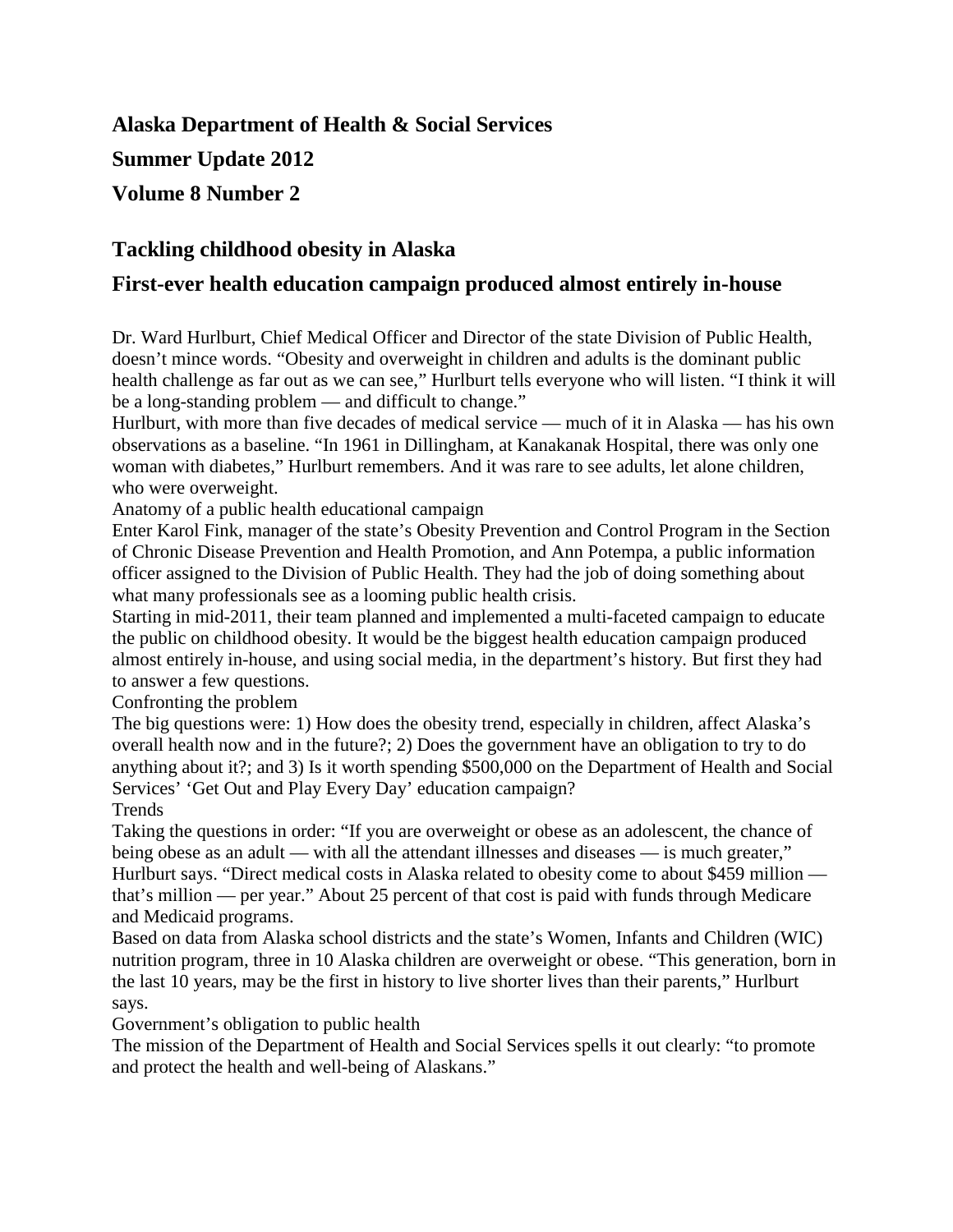Does that mean the government is going to follow us to Walmart to prevent us from buying a burger and a soft drink?, Hurlburt asks rhetorically. No, he answers emphatically. "Obesity is a public health and a society issue," he says, "and the government has a rightful place in educating people, not coercing them."

It makes sense for a state to strive to have the healthiest population as possible, Hurlburt says, which reduces the amount of money spent on illness, results in a healthy workforce, increases efficiency and reduces the cost of doing business.

Is health education worth the expenditure?

This question goes back to the estimated annual cost of obesity-related illness in Alaska: \$459 million. Spending less than 1 percent of that on public education made sense, and DHSS Commissioner Bill Streur agreed to investing \$500,000 in a childhood obesity campaign. The funding needed to be spent by June 30, 2012, the end of the state fiscal year. Goals and strategy

Fink and Potempa had two main goals during the one-year campaign: 1) increase awareness about childhood obesity in Alaska and the importance of physical activity in maintaining health; and 2) increase children's physical activity in an effort to establish lifetime habits.

To accomplish the first goal, the team coordinated two rounds of focus groups in Anchorage, Fairbanks and Bethel to ask parents of K-6 children about the barriers to being physically active, as well as the benefits.

The focus groups also tested a number of possible scripts for public service announcements created to educate Alaskans about childhood obesity and the importance of being physically active as a family.

Fink and Potempa incorporated what they learned into an education campaign that used multiple media. The department's in-house public information team created three public service announcements that ran on TV and radio stations statewide; in movie theaters; paid ads that were displayed on the inside and outside of buses; and paid messages displayed online, including Facebook, Google and Pandora.

Finding a partner

To accomplish the second goal of increasing regular physical activity among Alaska children, Fink and Potempa looked for a partnership with an existing program in the private sector, and put out a Request for Proposals in fall 2011. "We didn't need to reinvent the wheel," Fink says. The bid went to Healthy Futures, which has a track record of working with K-6 schools to inspire more physical activity among Alaska kids. Healthy Futures is an Alaska-based, statewide grassroots initiative founded in 2003 by parents concerned with the growing obesity epidemic in Alaska.

Finding a campaign theme

The Healthy Futures standing mission gave DHSS a ready-made campaign theme: "Empower Alaska's youth to build the habit of daily physical activity through two core programs, the Healthy Futures Activity Log and increasing youth attendance at community recreational events."

The campaign team also contracted with an expert to conduct the focus groups held in Anchorage, Bethel and Fairbanks. Parents who participated in the focus groups in fall 2011 talked about the idea of encouraging "play" of all varieties with their children. From there, the team created the campaign's primary name — "Play Every Day" and its new website, [http://www.hss.state.ak.us/dph/playeveryday/default.htm.](http://www.hss.state.ak.us/dph/playeveryday/default.htm)

Involving school children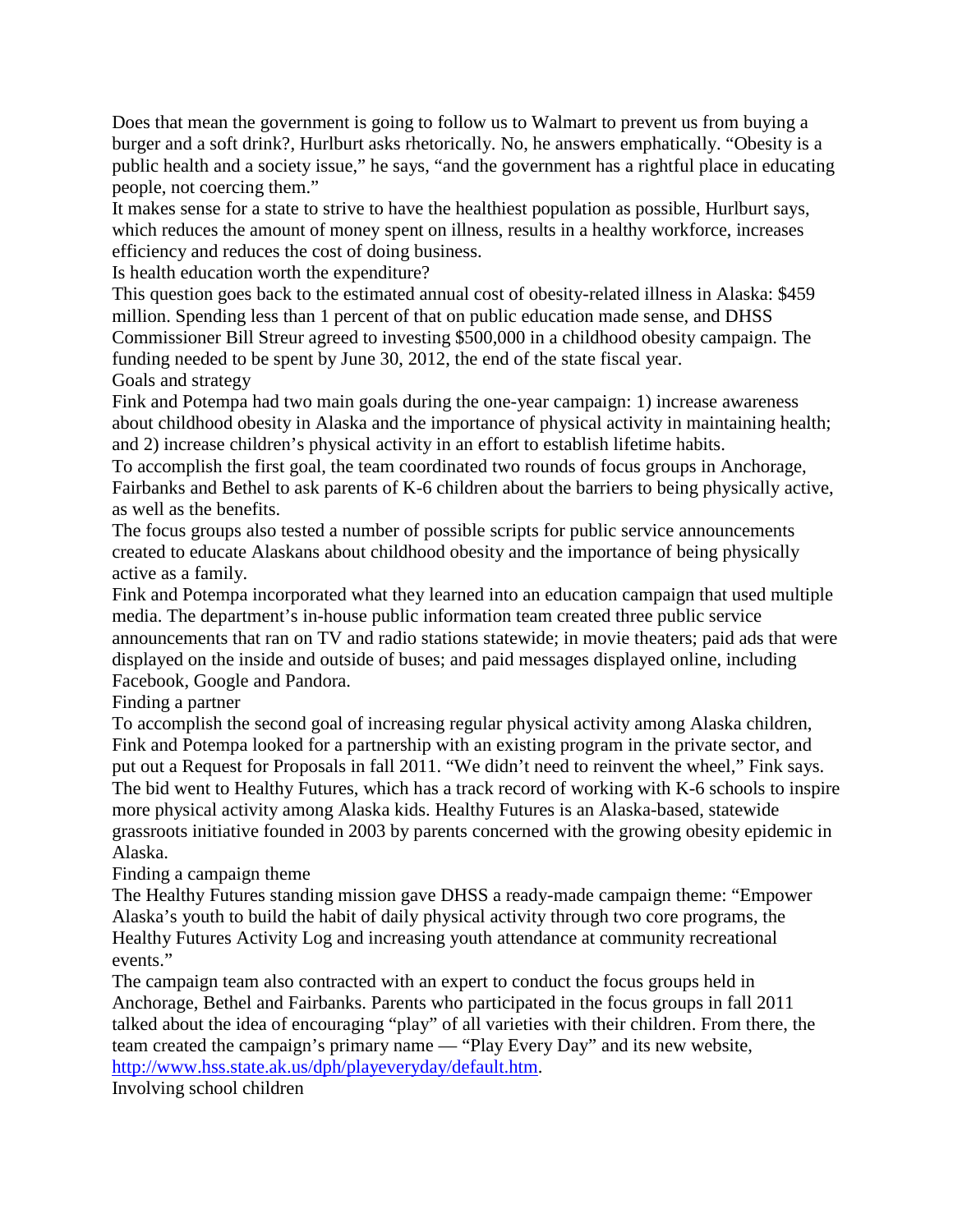Partnering with Healthy Futures, the department helped run a three-month physical activity challenge in Alaska schools. The challenge ran from February through April. To complete the challenge, participating children had to do at least 30 minutes of physical activity three days a week for four weeks in a row.

Children who logged their activities on a simple form and turned it in at school received a small prize from Healthy Futures that promoted being active (jump ropes, boomerangs, for example). Kids who completed all three Challenges — in February, March and April — were eligible to win three prizes and a chance to be entered in a drawing for a grand prize sports package. Healthy Futures will reward nine schools with the highest participation with grants to purchase health or physical activity equipment for the school.

Breaking down the costs

Here is the rough breakdown of how the \$500,000 was spent.

10 percent: Administration

25 percent: Healthy Futures subcontract

10 percent: Research/evaluation/focus groups

55 percent: Public education campaign (paid TV, radio, social media, printed publications;

produced mostly in-house)

Meeting goals

The Play Every Day campaign exceeded its goal of school participation for the Healthy Futures Challenge. Fink, Potempa and Cindy Norquest, Healthy Futures program director, started the spring 2012 Challenge with the goal of 100 participating schools. In spring 2011, before the department partnered with Healthy Futures, 36 schools signed up for the Challenge and 1,342 children successfully logged their physical activity during at least one month of the Challenge. Working with DHSS, those numbers tripled. In spring 2012, 110 schools were participating in the Challenge with about 6,600 children successfully completing logs as of mid-May. Measuring effectiveness of message

A final evaluation of the education campaign and statewide outreach efforts is currently in process. Look for details in Winter Update 2012.

## **Volunteer mentors make a difference for McLaughlin Youth Center residents**

For one 18-year-old resident of McLaughlin Youth Center in Anchorage, visiting day at the facility was just like many others — lonely. Then she asked for a mentor, a volunteer to work with her one-on-one.

The young woman wasn't sure what to expect from the relationship, although volunteers help out frequently and in many capacities at Juvenile Justice's oldest and largest detention and treatment center. For example, bankers offer classes on finance; an 82-year-old shares garden expertise; foster grandparents play cards with residents; religious volunteers lead church services; and a volunteer recently taught youths how to bake funnel cakes.

There's a wide spectrum of time investment from the volunteers, also. While some put in the extensive time needed to form lifelong bonds with a resident, others might simply hang out once in a while to visit with anyone who seems lonely. No special skills are required to be a volunteer at MYC, simply a willingness to be there for young people who could really use that presence in their lives.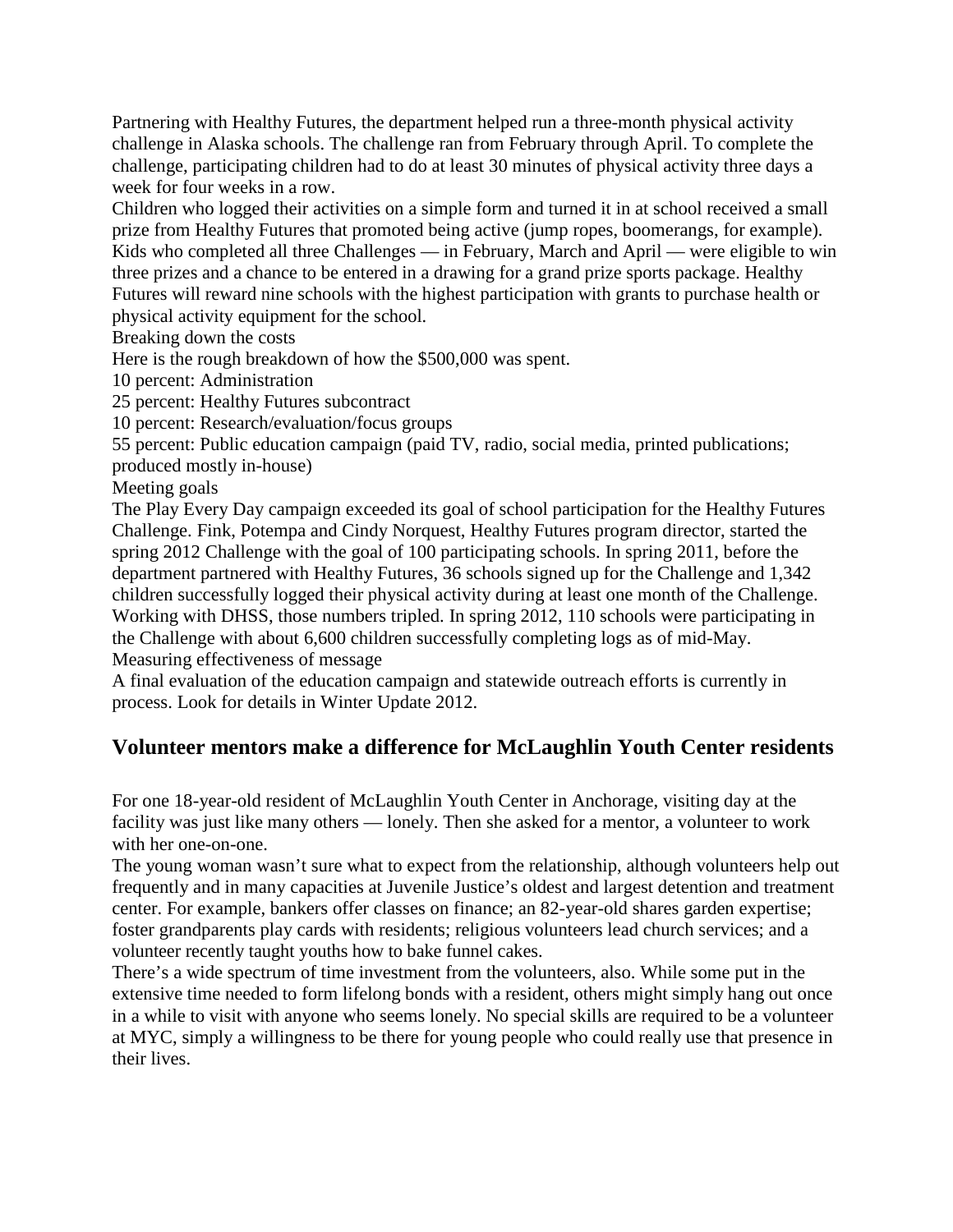"You don't have to have a college degree, you don't have to have anything special," said Sidney Reynolds, an MYC supervisor who coordinates the volunteer program. "You just have to want to take some time to be here."

It's all part of the goal of "role-modeling pro-social behavior," according to Russ Blocker, MYC Unit Supervisor. And while there are plenty of staff members already doing that as part of their jobs, the volunteers aren't paid. According to the experts, that's key.

"There's a fundamental difference when someone chooses to be there as a volunteer," said MYC Superintendent Dean Williams. "When you have someone who is there just to get to know you … well, many youth just don't have that in their lives."

Volunteers, especially those who choose to fill positions of longer duration, do receive training. They are never alone in the process, and can rely on staff for advice and guidance all along the way.

To her surprise, what the young woman at the facility found in her mentor was a friend: Someone who was always available to talk about school, to play pool with on activity night, even to help her deal with her anger issues. But most important, perhaps, someone to just be there for her.

"She's like the only person who comes to visit me," the young woman said of the adult she expects will be in her life forever. "And she's changed me. She's motivated me not to 'blow out' anymore — like not to punch walls."

The young woman resident who's had such a positive experience with her mentor said her selfconfidence has sky-rocketed, and she now plans to go to college and become a social worker.

A fellow resident, a young man who credits his mentor with encouraging his interests in running and politics, agrees.

"Even the smallest amount of time a volunteer spends with you, it just means so much, you know?" he said.

That relationship between a volunteer and a youth "could change (the youth's) life," the young woman said.

"It could change both of their lives," the young man added.

To learn more about volunteering, call McLaughlin Youth Center at 907-261-4399. View a DHSS video about MYC volunteers at [http://vimeo.com/35640602.](http://vimeo.com/35640602)

### **WIC, seniors can use farmers' markets**

It's a growing summertime phenomenon. More and more farmers' markets are sprouting up in many parts of the state — and although many of these independent producers accept WIC fresh produce coupons, only about 40 percent of those coupons get redeemed.

WIC is the USDA-funded Women, Infants and Children program that provides supplemental foods and nutrition education for low-income pregnant or postpartum women, and to infants and children up to age 5 who have a nutritional risk. In Alaska, WIC is administered by the Division of Public Assistance Family Nutrition Program.

"Farmers' markets have fresh, locally grown, healthy fruits and vegetables," says Sandy Harbanuk, Alaska WIC vendor coordinator, "and usually offer great value for the cost of the food — you get more for \$5 or \$10 than you would in a retail store."

Fresh foods lose some of their nutrient values during the shipping process. Farmers' markets bring food from the farm to the table much faster than produce shipped in from Outside. And farmers know their products — they can offer advice on cooking and storage, and often a sample to taste.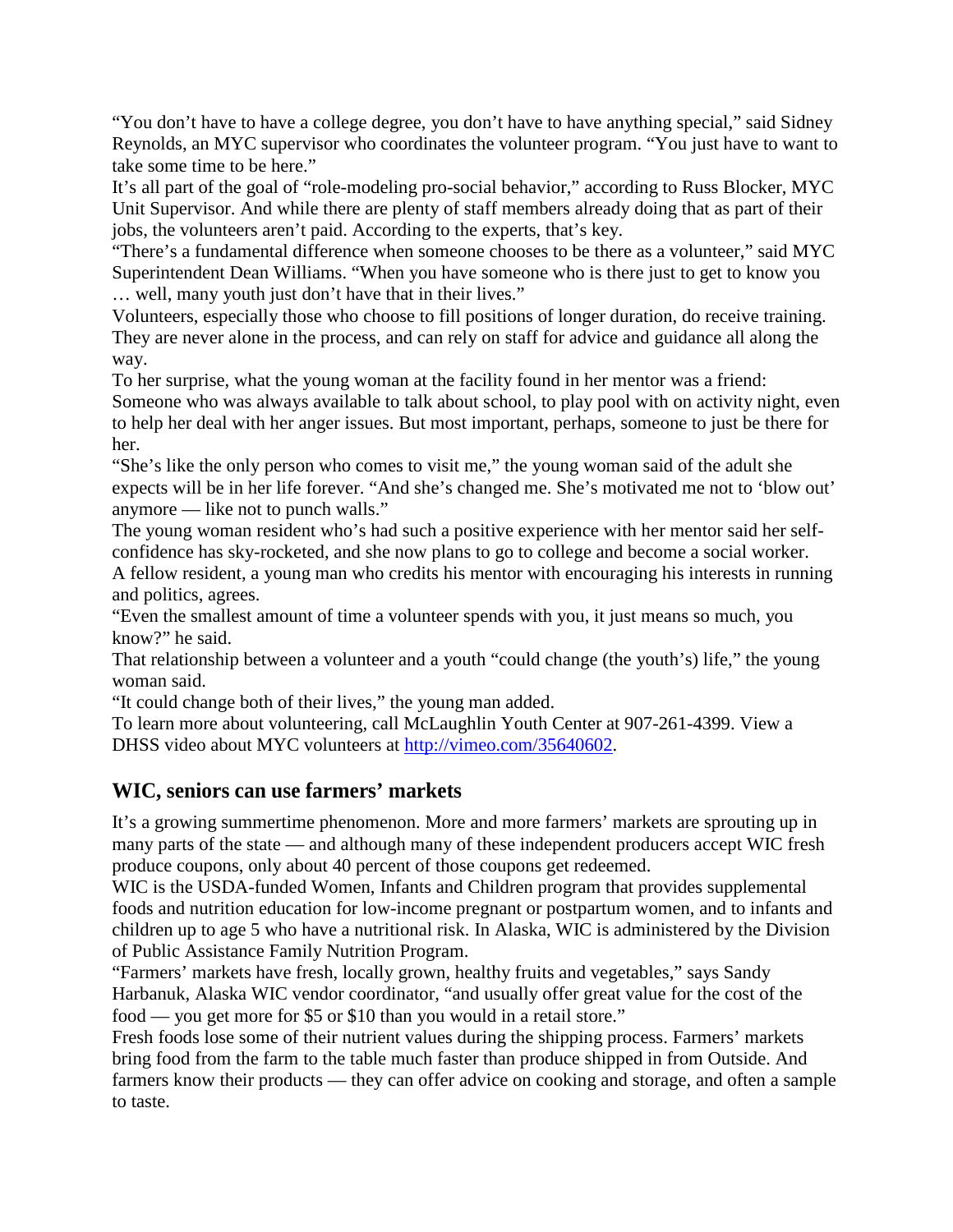Seniors 60 and older who meet income guidelines (185 percent of federal poverty guidelines) are also eligible for the senior farmers' market program. Like WIC, this program also falls under the Family Nutrition Programs, and is available in areas where enough fresh vegetables and fruits are produced locally to provide for low-income residents.

Although the federal farmers' market program began in 1992, Alaska did not participate until 2000. "At that time, we authorized six markets and 14 farm stands in Kodiak, Anchorage, Eagle River, Mat-Su Valley and Fairbanks," said Alice Albrecht, project assistant with the Alaska WIC program. The seniors program started in Alaska in 2001.

"It's expanding every year," Albrecht said. "The farmers' markets are cropping up in places we haven't seen before. For example, Bethel, Sitka and Petersburg now have farmers' markets. There should be more than 100 farmers participating this year."

*For more information on the farmers' market program, go to:*  <http://www.hss.state.ak.us/dpa/programs/nutri/WIC/default.htm> *or call the WIC Program office at 907-465-3100.*

### **Health professionals take part in direct secure messaging**

The Department of Health and Social Services and Alaska eHealth Network are signing up Alaska health providers and state personnel to participate in a "health information exchange" by means of direct secure messaging. Direct secure messaging is a national standard for secure and meaningful exchange of personal health information between known entities.

"The implementation of direct secure messaging is a critical step in achieving the goals that the state committed to when we agreed to participate in the health information exchange program," says Paul Cartland, state health information technology coordinator.

The data, which may include referrals, laboratory results and discharge summaries, can be shared as images or as discrete data in a structured format similar to a database or spreadsheet. The overall purpose for sharing data is to improve the quality of care, transitions of care, and reduce redundant tests, Cartland explains.

The system is being used by providers in the state and is being piloted by state personnel. Participants in the exchange will benefit through better Health Insurance Portability and Accountability Act (HIPAA) compliance, reduced medical errors, fewer duplicate diagnostic procedures, less paper usage, less postage and more timely delivery.

*For more information, go to:* **[http://dhss.alaska.gov/hit/](http://dhss.alaska.gov/hit/Pages/Default.aspx)** *and* **<http://www.ak-ehealth.org/>***.* 

### **New MMIS Data Warehouse / Decision Support System goes live**

The Data Warehouse/Decision Support System (DW/DSS) function of the new Medicaid Management Information System (MMIS), Alaska Medicaid Health Enterprise, is now live. The DW/DSS solution is fully Web-based and uses Cognos, an advanced query and reporting tool platform. This system allows the Department of Health and Social Services to advance to a new generation of data management with flexibility and scalability to support the Alaska Medical Assistance Program into the future.

The system provides integration with multiple data sources, offering a common platform for program analysis. Department staff can now generate custom analytic reports and queries without technical assistance from programmers. Medicaid information was converted from the legacy MMIS system and will be updated periodically as preparations continue toward full implementation of the new MMIS.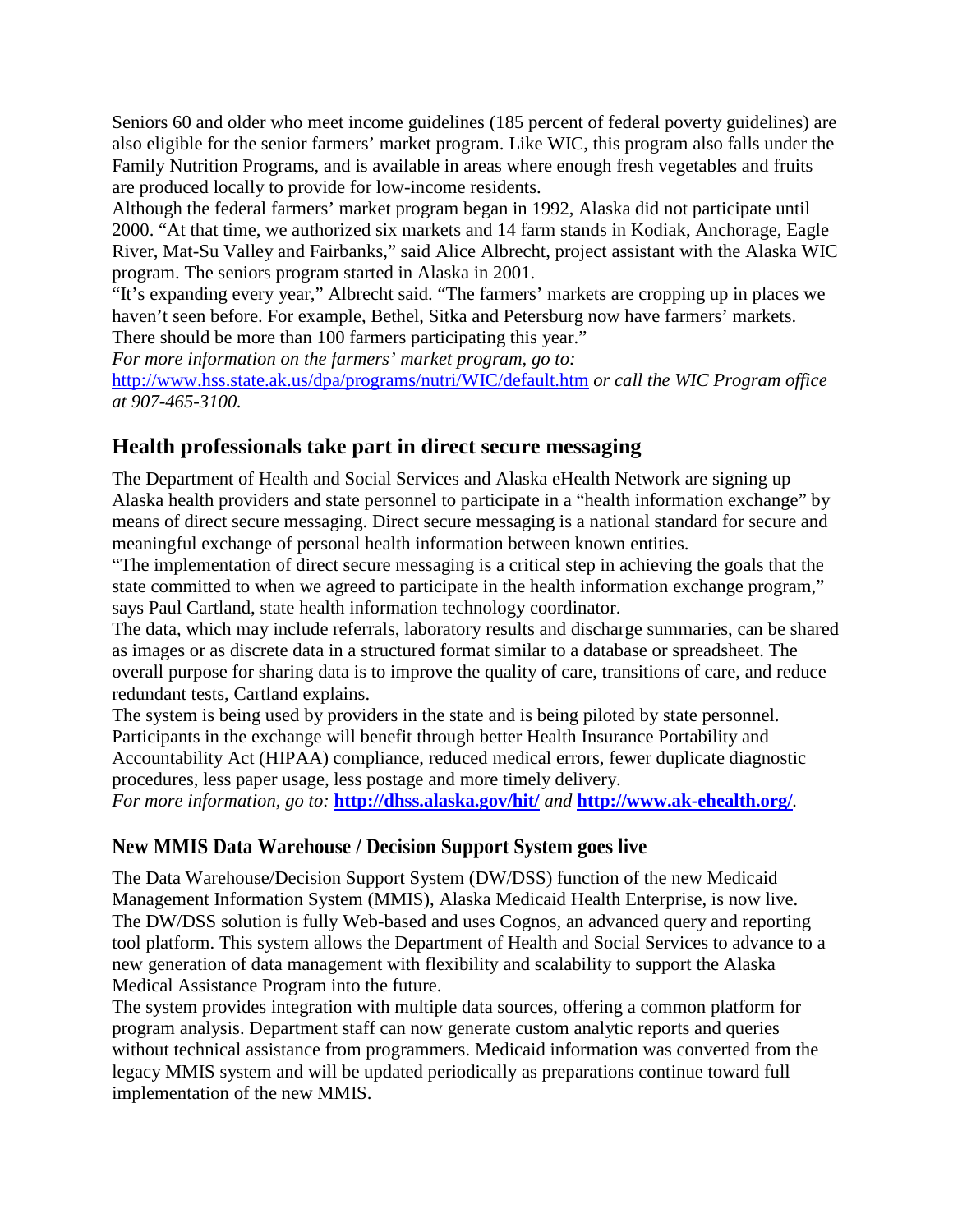Accurate information is a critical component for successful implementation of Alaska Medicaid Health Enterprise. The department has launched an initiative to ensure that data conversion from the legacy system is being completed to successfully process claims in the new MMIS. *For more information about Alaska Medicaid Health Enterprise and FAQs on the new DW/DSS being utilized by DHSS department staff, go to* [www.alaskamedicaid.info](http://www.alaskamedicaid.info/)*.*

## **Sean Parnell Governor**

## **Rebuilding the value of respect**

This past session, the Legislature passed two of our bills that will make Alaska safer for our families. HB 359 better protects our young people against sex trafficking, and SB 86 better protects vulnerable adults against having their property plundered.

In March, Alaskans in more than 120 communities across our great state, and in Washington, D.C., answered the call to Choose Respect. Thank you to Commissioner Streur and other Department of Health and Social Services staff who joined thousands of Alaskans as we stood up and spoke against domestic violence, sexual assault, and child sexual abuse in our homes and communities.

Together, we are rebuilding the importance of the traditional value of respect, and, by doing so, we build the foundation to end the epidemic of domestic violence and sexual assault that has plagued our state.

Together, we will create a stronger, healthier Alaska for current and future generations.

## **William J. Streur Commissioner**

## **Is there a better way?**

I have always believed that my primary responsibility as commissioner is to pose the hard questions.

I frequently tell my team of division directors and others in leadership: "Just saying we are doing well is not enough … whether it be with kids in our custody, alcoholics in treatment, families in need of housing or food, or seniors in our nursing homes … ."

Are the Alaskans in our care safe and well-cared-for? Is the care we give the right care, at the right time, and in the right place?

In other words, the department must be always accountable and show that we are. For that reason, we rely on strategies such as performance-based outcomes and client satisfaction surveys, among other things.

Even after we have answers that satisfy us, we keep asking, every day: "Is there a better way to do things?"

Our legacy will be our actions, not our words.

## **Health Care Commission update**

## **Can Alaska's employers play a stronger role in containing health care costs?**

Private and public employers who provide health insurance for their employees are responsible for 40 percent of all health care spending in Alaska. High and growing health care costs take a bite out of the bottom line for businesses, make it harder to compete in a global market, and squeeze out funds that would otherwise be available for other priorities. Cost growth also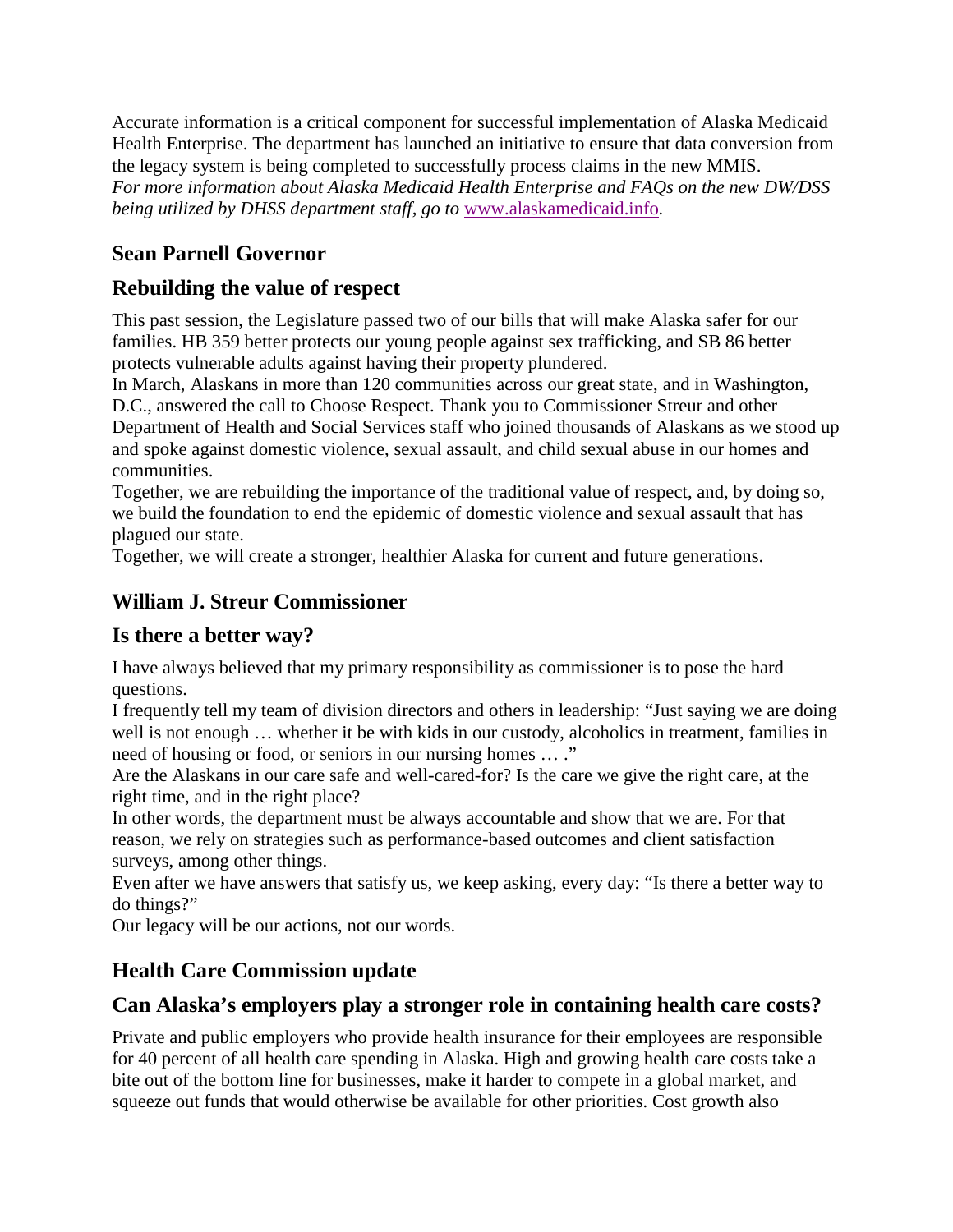impacts coverage for employees, as employers look for cost savings through increasing the share employees pay toward their premiums, and raising their levels of co-payments and deductibles. Alaska has the highest average annual cost for employee health benefits in the nation. At \$11,926 per employee, Alaska employers pay twice what employers in the lowest-cost state pay. Between 2003 and 2010, the share Alaska employees contributed to a premium for family coverage increased from 17 percent to 22 percent.

A growing number of corporate leaders from across the country are not waiting for the government, health care systems, or health insurance companies to reform health care. They are taking the bull by the horns and implementing health care cost containment and quality improvement strategies in their companies. These companies' efforts are demonstrating results in their bottom line, as well as in the health and productivity of their employees.

Over the summer and into the fall, the Health Care Commission is learning from national experts and local business leaders about these strategies. The commission will include recommendations to the Governor and Legislature in its 2012 report to help the employers — who are footing the bill for the cost of health care in our state — take a bottom-up approach to health care reform.

## **'Patient-Centered Medical Home' pilot projects being considered**

In May 2011, Alaska's Medicaid Taskforce recommended the use of patient-centered medical homes as one way to address the growth of the Medicaid Program. The Department of Health and Social Services has contracted with Public Consulting Group for help developing the recommended pilot projects.

Alaska's pilot projects will integrate mental and physical health programs. Community-based primary care is often the first line of defense for detection and treatment of mental health issues. And it is often the first point of contact for identifying and treating individuals who otherwise might face stigma, cultural or other barriers to accessing traditional mental health services. Alaska's community clinics and health centers provide a wide range of mental health and behavioral health services. These services vary by clinic and range from highly developed and integrated systems of care to on-site mental health assessments and treatment, to reliance on Outside providers.

In exchange for providers doing more than the normal individualized treatment, Medicaid will provide reimbursement in addition to the established fee-for-enhanced-value services.

The program strategy developed by Public Consulting Group will be based on state needs, stakeholder input, and best practices — demonstrated on established models elsewhere — with the ultimate result of effective, affordable care being delivered timely and appropriately. "Evaluations of this model in other states suggest significant savings result from a decrease in

recipient hospitalizations and emergency department use," says Josh Applebee, deputy director for Alaska's health care policy. "While the precise model of payment and delivery is yet to be developed in the state, we look forward to the success of the pilot projects in Alaska." *For more information, contact Josh Applebee at [mailto:josh.applebee@alaska.gov,](mailto:josh.applebee@alaska.gov) or 907-269-*

*7848.*

## **The future of 'Health Insurance Exchange' in Alaska**

Under the Affordable Care Act, each state is required to create, implement and maintain an insurance exchange, or marketplace, where consumers (individuals and small employers) may go online to research, compare and purchase health insurance.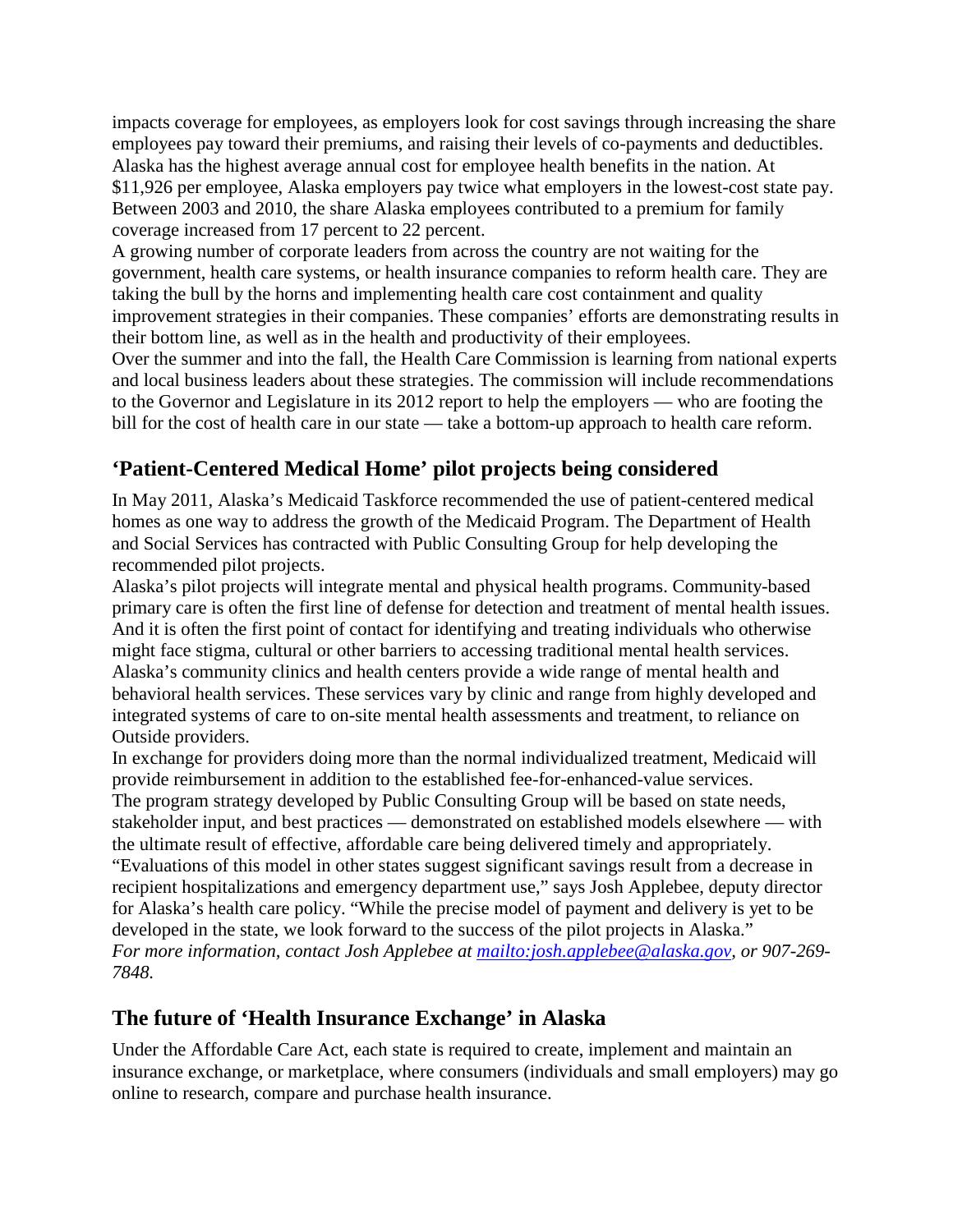The Department of Health and Social Services has engaged a consultant to help map out an Alaska-specific exchange plan, and it is expected that decisions about the future of an exchange will be made in July.

Alaska is positioned to learn from other states' experiences to develop the type of exchange that will meet Alaska's unique health care environment.

Purposes and functions of an exchange

Health insurance exchanges offer consumers a choice of health plans, and focus on price competition and transparency. In addition to private coverage, the exchange is envisioned as an enrollment gateway for all Alaskans to obtain coverage, whether through Medicaid, Denali KidCare, or to qualify for insurance premium subsidies dependent upon personal level of income.

The future of the Affordable Care Act in the Supreme Court

Alaska joined 26 other states in challenging the constitutionality of the Affordable Care Act. The case was heard before the U.S. Supreme Court and the decision was expected by the end of June. "Alaska must await the Court's decision," says Josh Applebee, deputy director for Alaska's health care policy. "We are committed to increasing Alaskans' access to affordable care, and finding an Alaska solution to health insurance reform."

### **Recruitment videos available for viewing**

The Department of Health and Social Service has created three new recruitment videos: one for the Office of Children's Services, another for the Division of Public Assistance, and one focused on all forms of nursing in the department.

The videos depict a realistic portrayal of job duties, to serve as both a recruitment tool and a job preview. Realistic job previews allow applicants to self-select out of jobs they are not a good fit for, enabling the department to save money and time on training workers who may quit within the first few months.

The videos target three basic groups: All forms of nursing and nurse aides Child protection and social workers Eligibility workers *See the videos at* [http://www.hss.state.ak.us/Careers/.](http://www.hss.state.ak.us/Careers/)

### **News Briefs ...**

### **More tsunami debris expected to hit shoreline**

First there was the derelict Japanese fishing boat that floated to Alaska. Then a soccer ball washed up on Middleton Island in the Gulf, followed by buoys, bottles and other junk on the beaches of Southcentral. This is just a tiny fraction of the estimated 5 million tons of debris washed out to sea by a tsunami generated during the March 2011 earthquake that struck the East Coast of Japan. Scientists estimate that approximately 70 percent of the debris sank. Because most of the debris was washed to sea prior to the emergency at the Fukushima nuclear facility, scientists believe concerns about possible radiation from the debris to be unfounded. According to a joint team of scientists and health officials from federal, state and Canadian agencies, the flotsam is expected to find its way onto West Coast beaches through 2014. Most of it is expected to land south of Alaska.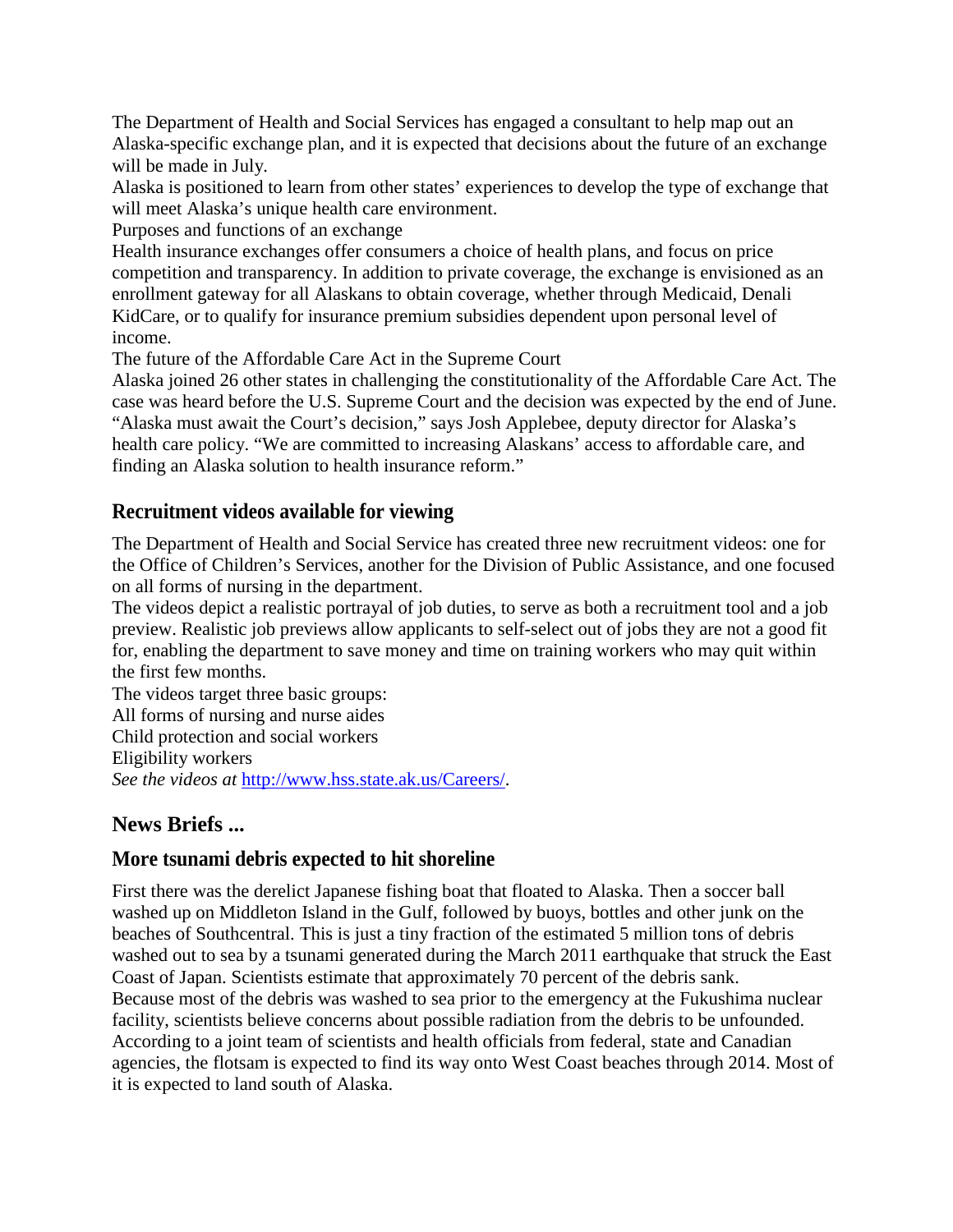The National Oceanic and Atmospheric Administration is asking anyone finding suspected debris to notify them by email at **[DisasterDebris@NOAA.gov](mailto:DisasterDebris@NOAA.gov)**. If debris appears to contain pollutants — such as petroleum products —contact the Alaska Department of Environmental Conservation in Anchorage at 269-7500 or in Juneau at 465-5340. Larger items that could be considered a shipping hazard should be reported to the Coast Guard.

*More information on tsunami debris is available at* **<http://disasterdebris.wordpress.com/>***. For more information on how to be prepared in the event of a flood, earthquake, or other natural or man-made disaster go to:* **<http://ready.alaska.gov/prepare>***.*

## **Training available for caregivers whose clients have behavior problems**

A new project is in place to help Alaska Medicaid clients whose aggressive and high risk behaviors make them difficult to support through current programs. The Complex Behavior Collaborative will help them live independently and avoid higher levels of care, such as Alaska Psychiatric Institute, jail or out-of-state care.

The project provides training and support for providers, clients and family members. Eligible clients have complex needs due to a combination of cognitive impairments such as dementia, traumatic brain injury, intellectual disabilities and chronic mental illness, and have exhausted standard treatment options.

The Collaborative is a joint effort of the divisions of Behavioral Health and Senior and Disabilities Services, the Alaska Mental Health Trust Authority, and others. *For more information, visit* [www.hss.state.ak.us/dbh](http://www.hss.state.ak.us/dbh) *and go to Complex Behavior Collaborative, under Programs.*

## **DHSS Stars**

### GUDRUN BERGVALL

Gudrun Bergvall, Social Services Program Coordinator, Office of Children's Services. Gudrun Bergvall was the recipient of an Administration on Children, Youth and Families Commissioner's Award, presented in Washington, D.C. The prestigious national award was presented April 19 at the 18<sup>th</sup> National Conference on Child Abuse and Neglect. Bergvall was selected for this award because of the long-standing contributions she has made to Alaska's child welfare system for over two decades. Bergvall has fundamentally helped shape and develop the infrastructure of Alaska's child protection services through her tireless work in the areas of policy development, the Title IV-E program and the state office adoption unit.

#### BONNIE BETLEY

Bonnie Betley, Public Health Nurse II, Division of Public Health. Bonnie Betley was named a Woman of Distinction 2012 by South Peninsula Haven House in Homer. The prestigious Woman of Distinction awards are presented annually to recognize and honor women who have made extraordinary contributions to improving the lives of women and girls. Betley is involved with a number of health and child development groups in Homer, including Mobilizing for Action Through Planning and Partnerships, Sprout Family Services, and she is co-chair of Families First in Homer, a Best Beginnings Partnership.

#### LINDA CHAMBERLAIN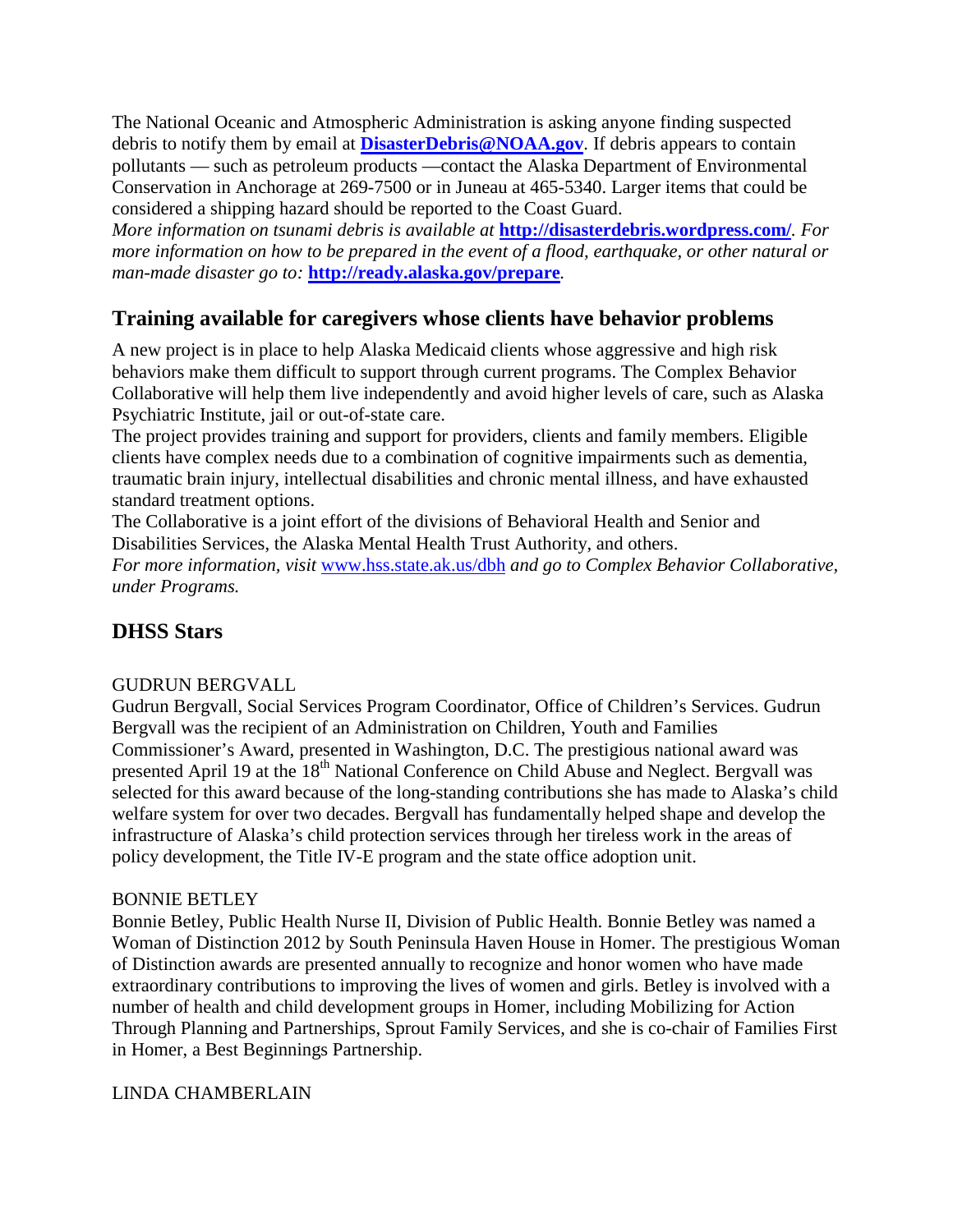Linda Chamberlain, Ph.D., Public Health Specialist II, Division of Public Health. Linda Chamberlain was inducted into the Gamma Iota Chapter of the Delta Omega Honorary Society in Public Health at the University of Alaska Anchorage as an honorary member in 2012. Her selection was based on high academic standards and outstanding performance in scholarship, teaching, research and community service. Chamberlain is the founding director of the Alaska Family Violence Prevention Project, among other activities.

#### JO FISHER

Jo Fisher, Ph.D., Health Program Manager II, Division of Public Health. Citing the high incidence of fall-related injuries, hospitalizations and death, in just four months Jo Fisher developed a campaign to educate the public about falls. Working with partners from the Alaska Native Tribal Health Consortium and DHSS, the campaign includes public service announcements, a website, outreach to seniors and caregivers for screening, and educating providers on best practices.

#### KAREN MARTINEK

Karen Ann Martinek, Public Health Nurse V, nurse epidemiologist, Division of Public Health. Karen Ann Martinek's vision and determination were instrumental in the radical overhaul of the 2011 Tuberculosis Manual from the previous manual (2001), and represent the culmination of years of hard work and innovation. Although others, such as authors and editors Dr. Beth Funk, Dr. Bruce Chandler and Sue Anne Jenkerson, worked on the project, Martinek was responsible for compiling all the written and edited sections, and formatting all sections. A desire to help the state of Alaska and its partners better manage tuberculosis motivated her through many weekends and evening hours.

#### KARILEE PIETZ

KariLee Pietz, Social Services Program Officer, Office of Children's Services. KariLee Pietz has led the development and implementation of the Resource Family Advisory Board. The RFAB has provided invaluable assistance to OCS on the needs of resource families in Alaska, in the development of the resource family handbook, and other significant policy matters. The RFAB is working to become independent of Pietz' leadership, yet will continue to work in partnership with OCS on future resource family matters.

#### PATRICK REINHART

Patrick Reinhart, Program Coordinator, Governor's Council on Disabilities and Special Education. Patrick Reinhart has advocated for Alaskans with disabilities for 24 years, working to provide them with the means to live independently in rural areas. He recently received the national Earl Walden Award for Outstanding Achievement in Rural Advocacy for advancing rural independent living, not just in Alaska but nationally. Reinhart is a program coordinator with the Governor's Council on Disabilities and Special Education. The award, given by the national Association of Programs for Rural Independent Living, recognizes his leadership in three areas.

#### PUBLIC INFORMATION TEAM

The Department of Health and Social Services Public Information Team has won the following National Public Health Information Coalition 2011 awards for its work from July 2010 through June 2011: Print: DHSS external newsletter *Winter Update 2010,* Gold; Radio: *Flu in Any*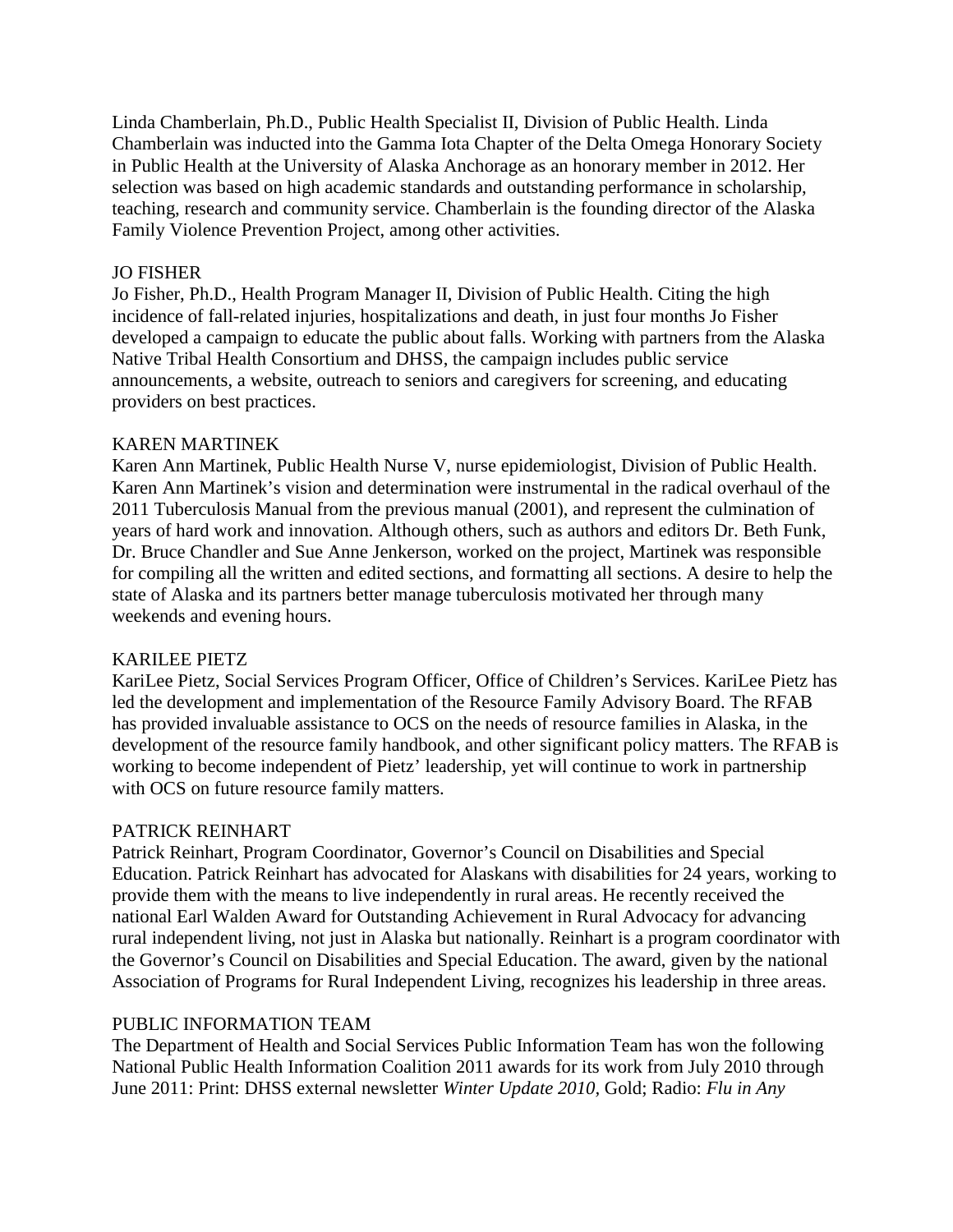*Language*, Gold; TV marketing: *Foster Homes Needed* PSA, Silver; *Careline Suicide Prevention* PSA, Bronze; Special audio-visual projects: *Nurse Recruitment*, Gold; Public Health STD/HIV Prevention Program, *HIV 101*, Bronze; Real-Time Risk Communication: *Fukushima Radiation Response*, Bronze.

### SENIOR AND DISABILITIES SERVICES

The Division of Senior and Disabilities Services has won the 2012 Traumatic Brain Injury (TBI) "Big Strides Award" from the Health Resources and Services Administration (HRSA), the agency that administers federal TBI funds and provides technical assistance to the states. The award recognizes the division for building TBI partnerships and collaborations that have increased its influence within the state, all without current funding through a HRSA "TBI Implementation Partnership" grant.

### **New laws help protect Alaska's vulnerable adults**

Loretta McKay of Eagle River didn't understand why there were charges on her credit card bill that she hadn't made. Then she caught her grandson withdrawing hundreds of dollars from an ATM with her card. She called the police. This sort of scenario happens all too often, says Adult Protective Services Manager Brenda Mahlatini, with the state Division of Senior and Disabilities Services.

This year the program expects 14,000 reports of concern. That includes both potential financial, physical and emotional abuse and neglect, and accidents in provider care.

Fortunately the state passed new laws to better help vulnerable adults who aren't capable of securing their own safety and well-being. The term "vulnerable" can include young adults with an intellectual disability or brain injury, for example, or someone in middle age emotionally paralyzed by domestic violence, or seniors who are frail or have dementia. In part, the new laws allow protective workers to freeze bank accounts and set up emergency temporary

conservatorships. In the past, such requests took so long in court there was sometimes nothing left to save, Mahlatini says.

"Stolen funds are hard to trace and recover," says Scott Sterling in the state's Office of Elder Fraud and Assistance, in the Department of Administration. "Prevention, in this area, is much better than cure."

Despite a steadily increasing number of reports, Mahlatini stresses that maltreatment often goes unnoticed. Victims may be isolated and not have a way to reach out for help, or be too scared to try. Or they may not notice a family member or acquaintance is draining their bank account. The laws also require more professionals to report possible harm, and expand the definition of harm to include "undue influence," when people abuse a position of trust.

*For more information, call 1-800-478-9996 toll-free statewide or 269-3666 in Anchorage, or go to:* [www.hss.state.ak.us/dsds/aps.htm](http://www.hss.state.ak.us/dsds/aps.htm)*.*

### **Many prefer own home, not a nursing home**

Even when people need a nursing-home level of care, many don't want to leave their own home to go to a nursing home. That's when state Medicaid programs can help. Eligible Alaskans can get the specialized care they need in their homes, or another non-institutional setting like an assisted living home in their community. That can save money and improve quality of life.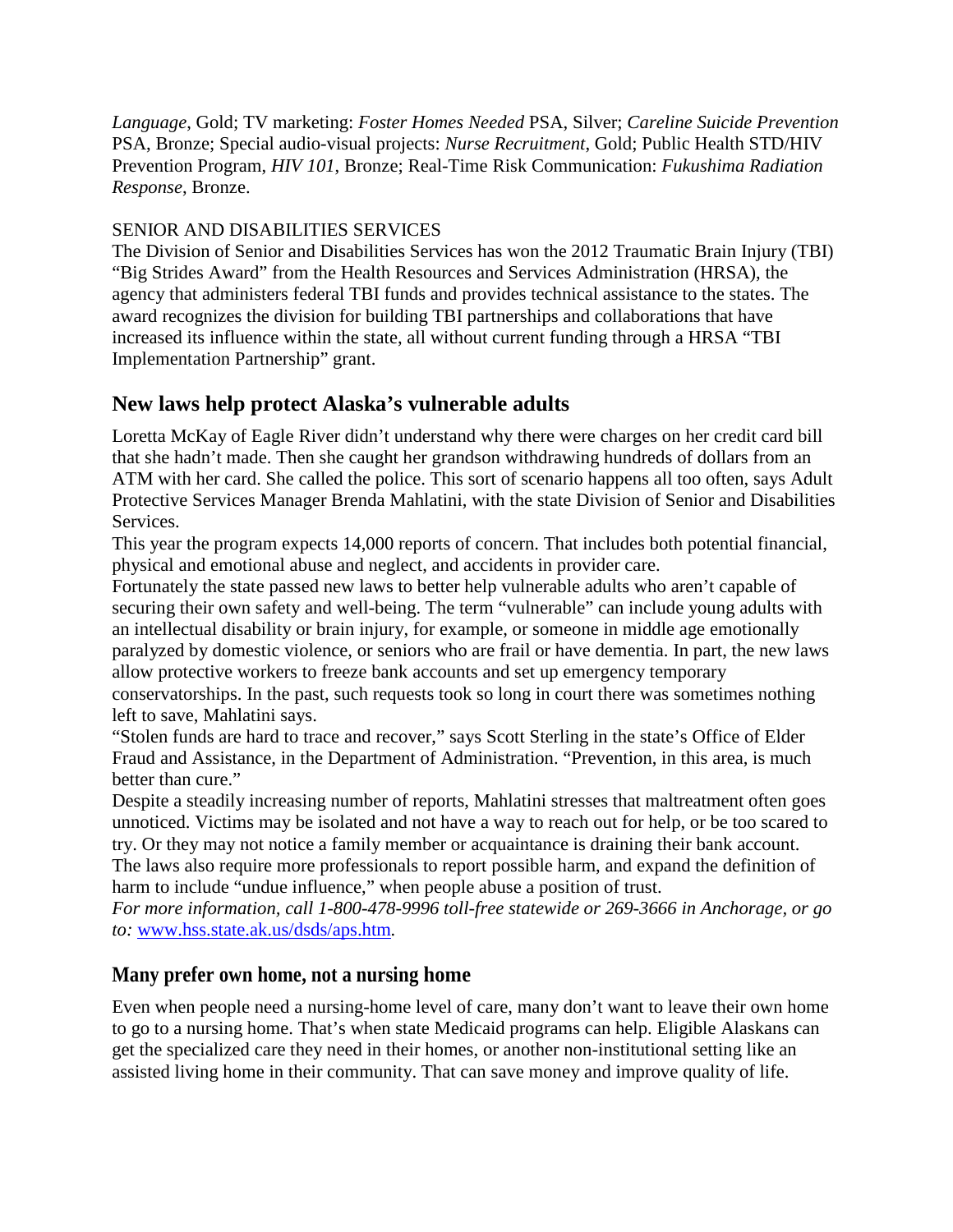Department of Health and Social Services nurse Sam Cornell logs a lot of miles to assess people enrolled in or applying for the programs. So do the other 16 assessors in the state Division of Senior and Disabilities Services' Nursing Facility Level of Care unit. Many miles are covered in small planes; on one flight out of Dillingham, the plane Cornell was in started to fill with smoke after blowing a piston — everyone walked away from an emergency landing. The assessors also often travel by ATV, snowmachine and boat.

The travelling nurses use laptops as a mobile office. They pull up medical records in a secure online database, and submit paperwork to be processed by team members in Anchorage. Last year they processed more than 7,500 applications, renewals and updates.

Most clients, of course, are on the road system. Even in a city neighborhood, the job can have its urgent moments. One assessor arrived to look at a client's painful leg and realized the limb was red and swollen from a potentially fatal blood clot. She immediately contacted emergency responders.

*For more information on the Nursing Facility Level of Care unit, go to:*  [www.hss.state.ak.us/dsds/nfloc.htm](http://www.hss.state.ak.us/dsds/nfloc.htm)*.*

## **Eligibility Information System helps Tribes**

The Eligibility Information System project allows the family health resource staff of Tribal health organizations to determine, on-site, the Medicaid status of beneficiaries when they register to receive services at a facility. This allows Tribal staff to ensure that when the service is provided at the Tribal facility, and a claim submitted, that it will be processed instead of denied or delayed if the applicant was ineligible.

"The EIS project provides Tribal staff 'read-only' access to the state system so they have the ability to determine if their beneficiaries have Medicaid benefits and/or if a case is pending approval," Renee Gayhart, Tribal health program manager, explains. "This also allows Tribal staff to help beneficiaries submit necessary outstanding paperwork to obtain and/or maintain their Medicaid benefits — as well as benefits for immediate family members within the household that may be eligible."

While Tribal staff cannot make changes in EIS directly, they can forward information to the Division of Public Assistance eligibility technician who is stationed at Alaska Native Medical Center. The eligibility technician also serves Denali KidCare beneficiaries with rapid approval of applications.

Additionally, because the Alaska Medicaid program receives 100-percent federal match for services provided to American Indian or Alaska Native beneficiaries at Tribal health facilities, the DPA staff person on-site can accurately code and/or adjust race status in EIS when a Tribal staff member finds a beneficiary coded inaccurately.

*For more information on the EIS project, contact Aina Lenda at 907-269-7398, or email*  [aina.lenda@alaska.gov](mailto:aina.lenda@alaska.gov)*.*

### **Background check program streamlined**

Alaska was one of seven states selected in 2004 to participate in a federal pilot program to evaluate the effectiveness of implementing and conducting federal-level background checks on employees and providers who would have direct access to patients/residents of long term care facilities.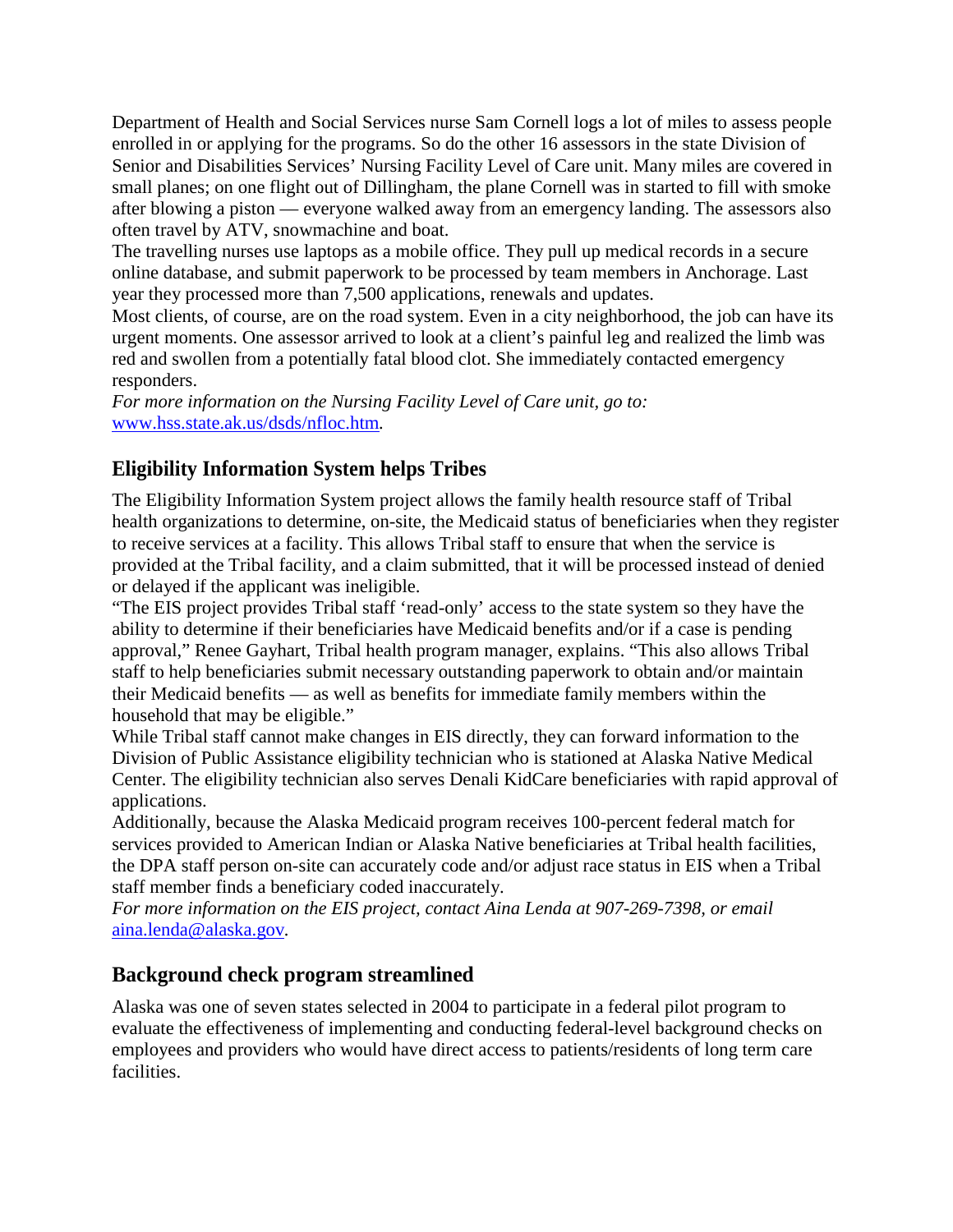Using a fingerprint-based criminal history investigation and fitness determination program, the Background Check Program is responsible for improving the overall safety of vulnerable youth and adults in state-licensed or certified programs and facilities. The pilot program was made possible through a grant from the Centers for Medicare and Medicaid Services.

The pilot program proved a success, and, in June 2010, the CMS invited grant proposals for the National Background Check Program, making federal matching funds available to all states and U.S. territories. Alaska's Background Check Program led the way with this new nationwide incentive and was the first state to be awarded funding toward enhancing and streamlining current background check processes. Since June 2010, 16 additional states have become grant awardees.

As of March 2012, nearly 110,000 Alaska applications have been processed for a variety of applicants, including medical directors; mental health clinicians; nurse aides; nursing students; personal care workers; physicians; janitors; child care providers and many other positions. More than 3,500 facilities — including hospitals, nursing homes, child care centers, mental health facilities, and residential facilities, overseen by seven divisions under DHSS — process background checks through the program.

To date, positions most represented as having gone through the program consist of 23,275 personal care workers; 7,701 registered nurses; and 7,477 caregivers (which may include child care and residential). Positions with less volume include podiatrists with a total of six; 24 psychiatrists; 123 speech/language pathologists; and 54 medical directors.

The process for a background check includes screening applicants for any criminal history or other condition that may result in a barrier prohibiting them from working with the vulnerable under Alaska statutes and regulations.

To date, approximately 15,971 or 15 percent of applications have some type of criminal activity identified in their histories, and 3.5 percent of applicants have a barring crime or condition, which is slightly higher the national average of 3.3 percent. That percentage increased to 4.5 percent this fiscal year. The most common barring offenses are Assault IV, Theft III and Misconduct involving a Controlled Substance. The most egregious offenses processed through the BCP include murder, rape, sexual assault, sexual abuse of a minor, robbery and arson. With grant funding and technical support, the BCP enhancements to date include: updated website and guide options; online confirmation of required forms; mass email capability; online credit card payment option; increased viability of electronic submission of fingerprint cards from hard copy cards; secure email receipt of fingerprint results from DPS from hard copy notices; FBI reduced fee for processing fingerprint results; and uniform processing of complete applications only.

*For more information on the Background Check Program, go to:*  <http://www.hss.state.ak.us/dhcs/CL/bgcheck/default.htm>*.*

## **Office of Children's Services launches first public newsletter**

The first-ever public newsletter from the Office of Children's Services went out to nearly 450 subscribers on March 1. Named the *Pipeline*, the newsletter is an effort to increase communication and transparency between OCS and the families it serves, foster parents, Tribal workers, stakeholders, and interested citizens. It will be published quarterly.

According to Division Director Christy Lawton, the newsletter will be focused on "topics we believe may be of the most interest, areas that are often misunderstood, and issues that are of local or national news interest that we may wish to weigh in on."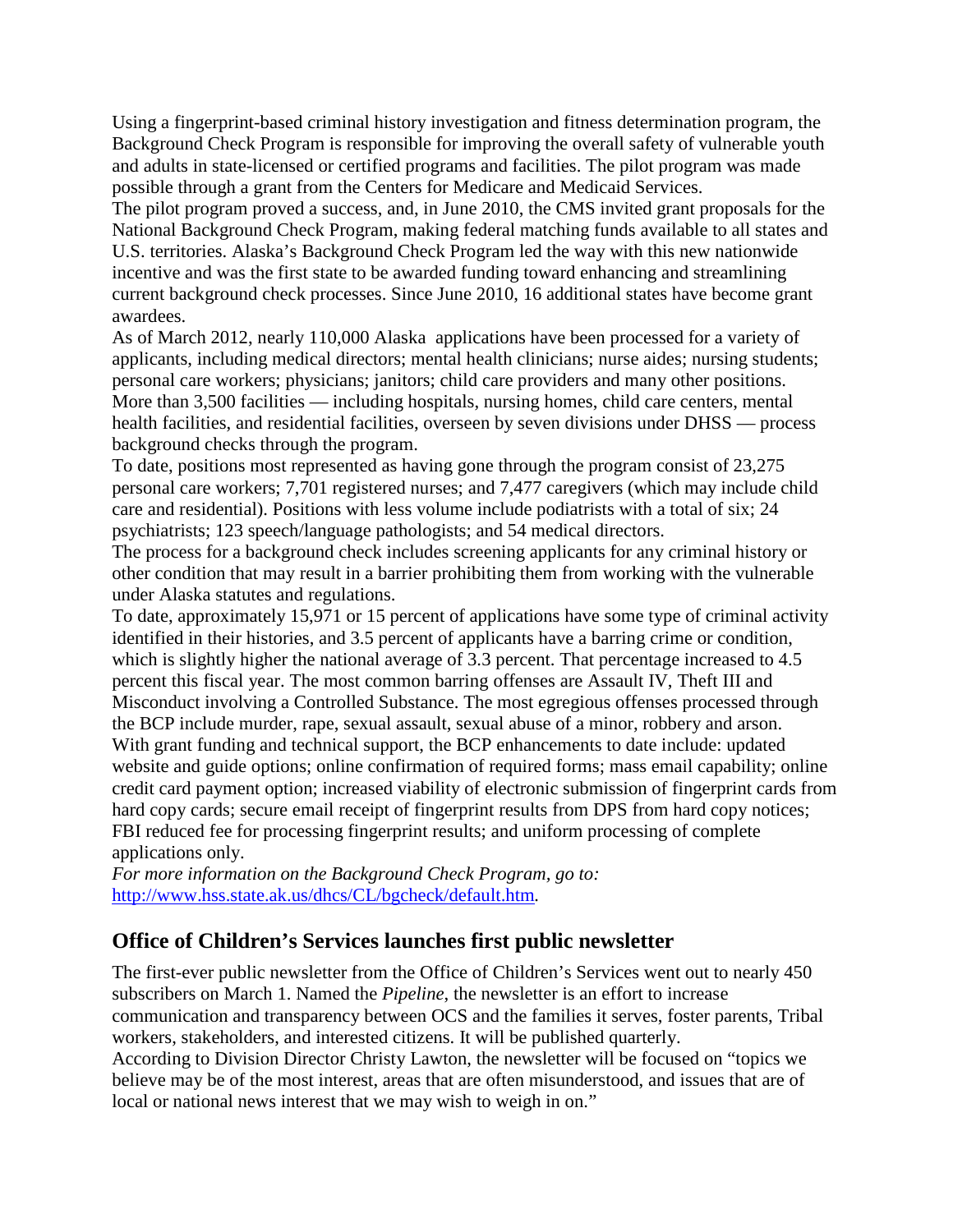The first issue included an introduction to the OCS Senior Leadership Team, information about the Alaska Early Childhood Coordinating Council and an article on who mandatory reporters are in Alaska and what it means to be one. The issue can be accessed at:

[http://www.hss.state.ak.us/ocs/newsletter/201203/default.htm.](http://www.hss.state.ak.us/ocs/newsletter/201203/default.htm)

In the first issue, Lawton wrote, "We are an agency that often gives the perception that we can do the work alone, that we don't need outside help, and that we have large walls built up around us in an attempt to be secretive. I'm here to say that that is not the OCS of today, nor is it the OCS of tomorrow while I'm at the helm.

"We want to partner with you to serve our families in the most collaborative and effective manner necessary. We can't do this work without you and how we do our work should not be a mystery."

*Anyone wishing to subscribe to the newsletter may sign up via a link on the OCS state home page:*

[https://public.govdelivery.com/accounts/AKDHSS/subscriber/new?category\\_id=AKDHSS\\_C7](https://public.govdelivery.com/accounts/AKDHSS/subscriber/new?category_id=AKDHSS_C7)*C lick on the red envelope under Programs. Subscribers may easily unsubscribe whenever they want.*

## **Child abuse, domestic violence often found in same home**

## **Communication among agencies serves troubled families**

SAFTee — a collaboration among the Office of Children's Services, domestic violence/sexual assault victim advocates, Tribal family services and others — has an ambitious and important vision statement: "By 2025, every child, woman and man in Alaska is safe in their own home and family."

SAFTee stands for the Safe Alaska Family Team, a statewide project focused on improving the health and safety of Alaska's children and the people who love and care for them. Team members have worked to develop goals and objectives, along with funding sources, for a pilot project on issues related to child welfare and domestic violence.

SAFTee is funded through a three-year federal grant to the Alaska Network on Domestic Violence and Sexual Assault for travel, technical assistance, cross training and for evaluation and testing of pilot practices implemented statewide and in pilot community teams. Alaska's Council on Domestic Violence and Sexual Assault (CDVSA) is contracted by the Network to coordinate the project.

Dillingham, Fairbanks, Kodiak and Juneau are the four pilot sites planning and implementing the SAFTee project, chosen for their long history of positive working relationships among victim service programs, OCS, and Tribal programs.

"The collaboration between OCS, DV advocates, UAA, and the Council has strengthened our communication while also increasing mutual trust between our respective staff," said Children's Services Director Christy Lawton. "Being able to work toward creating this sense of mutual respect and understanding of our roles has only served to enhance the delivery of services to identified victims. OCS values the work of DV advocates and hopes to expand the SAFTee project statewide in the future."

The issues of child abuse and domestic violence are often found in the same homes, CDVSA Program Coordinator Ann Rausch notes. She adds that SAFTee's aim is to develop methods that will ease communication among agencies, and lessen conflict and confusion in order to achieve better outcomes for impacted families.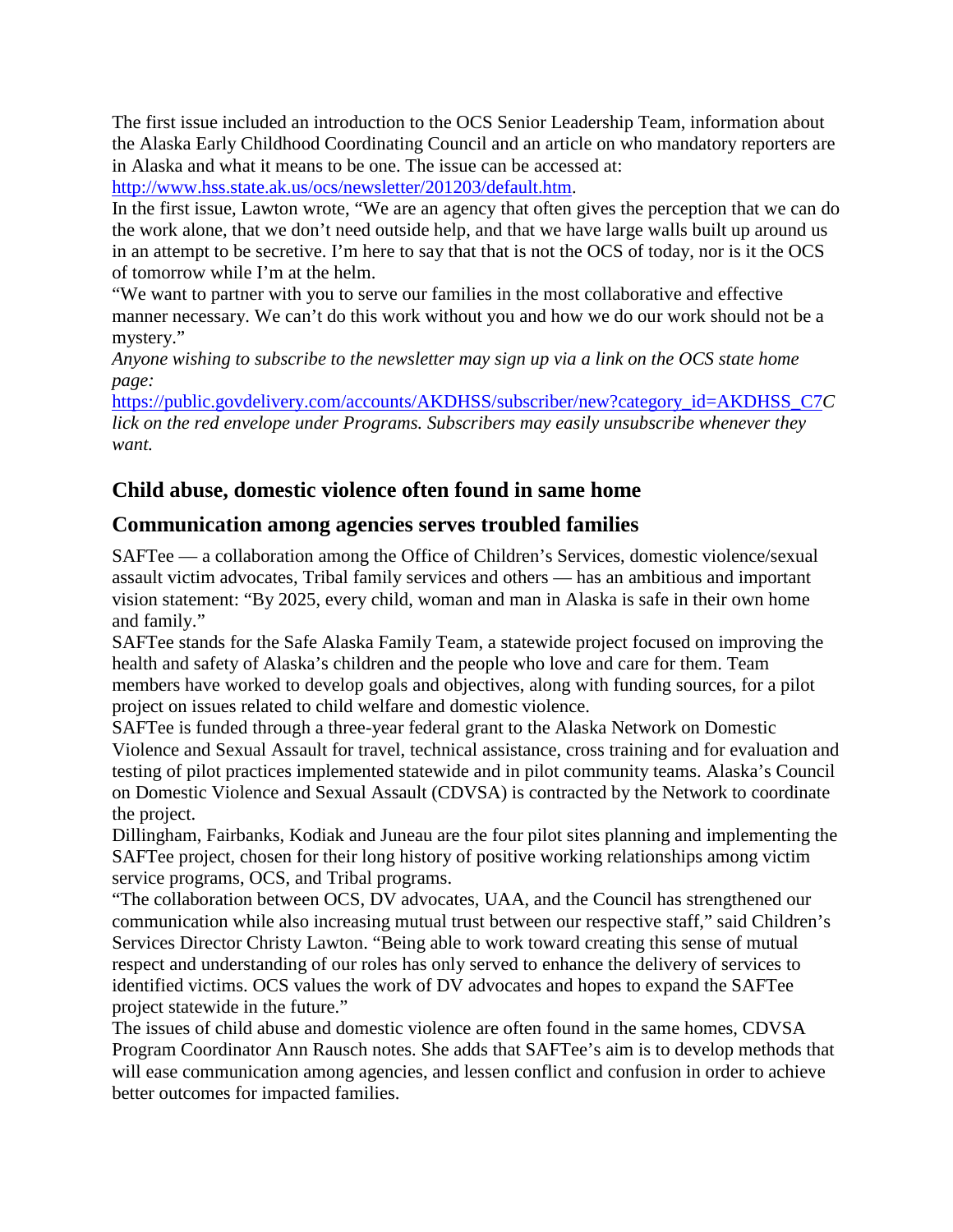Collaborative efforts for the team include regular lunches, cross trainings, shared community projects and participation in Team Decision Making meetings. OCS has developed a desk reference for staff to use when working with families experiencing domestic violence to help them work with victims and perpetrators.

"It's just wonderful to build relationships with people outside your own agency," said Rausch. "Our differences can also be our strengths."

The first year of the SAFTee project focused on assessment, planning and development; the second on implementation of new, innovative, and/or collaborative practices; and the third on evaluating the efficacy and impact of those changes and identifying future opportunities and challenges.

*For more information on the project, contact Ann Rausch at 907-465-5015.*

## **OCS celebrates Improvement Plan**

During the week of Feb. 13, OCS hosted a celebration in Anchorage for stakeholders and staff to celebrate the completion of a two-year Program Improvement Plan. The plan incorporated key strategies and action steps designed to address areas needing improvement in Alaska's child welfare system identified during a 2008 federal Child and Family Services Review conducted by the U.S. Administration for Children and Families. The plan entailed working with stakeholders and staff at all levels of the agency in order to accomplish numerous initiatives and strategies aimed at enhancing nine specific outcome areas related to safety, permanency and well-being of children in the child welfare system. OCS is demonstrating steady improvement in all nine areas as a result of these efforts.

### **Preventing falls is key to safety for seniors**

Falls are the No. 1 cause of non-fatal hospitalized injuries among Alaskans 65 and older, which prompted the state Division of Public Health to mount an education campaign in spring 2012 to raise awareness about preventing falls.

The campaign urges seniors on Medicare to visit their doctor for assessment, and to learn how to take precautions to prevent falls, which can result in injuries that put their independence at risk. Between 2005 and 2009, the Alaska Trauma Registry showed 3,356 cases of fall-related injuries that required hospitalization for older Alaskans. Of those, about 60 percent of the falls happened at home.

The division's education campaign used radio, TV and social networking to spread the message that Medicare recipients can go to their health care provider and ask for a fall risk assessment. A provider will ask about medications, vision, balance and gait, safety items in the home, and regular exercise.

Dr. Ward Hurlburt, Alaska's Chief Medical Officer and Director of the Division of Public Health, starred in a public service announcement that ran on TV and radio statewide. Hurlburt, who at 76 is also in the target age group for the campaign, is shown lifting weights and exercising at a local gym, saying, "Stay fit, stay healthy, stay independent."

*For more information about the campaign, visit* 

[http://www.hss.state.ak.us/dph/chronic/injury\\_prevention/falls/](http://www.hss.state.ak.us/dph/chronic/injury_prevention/falls/)*.*